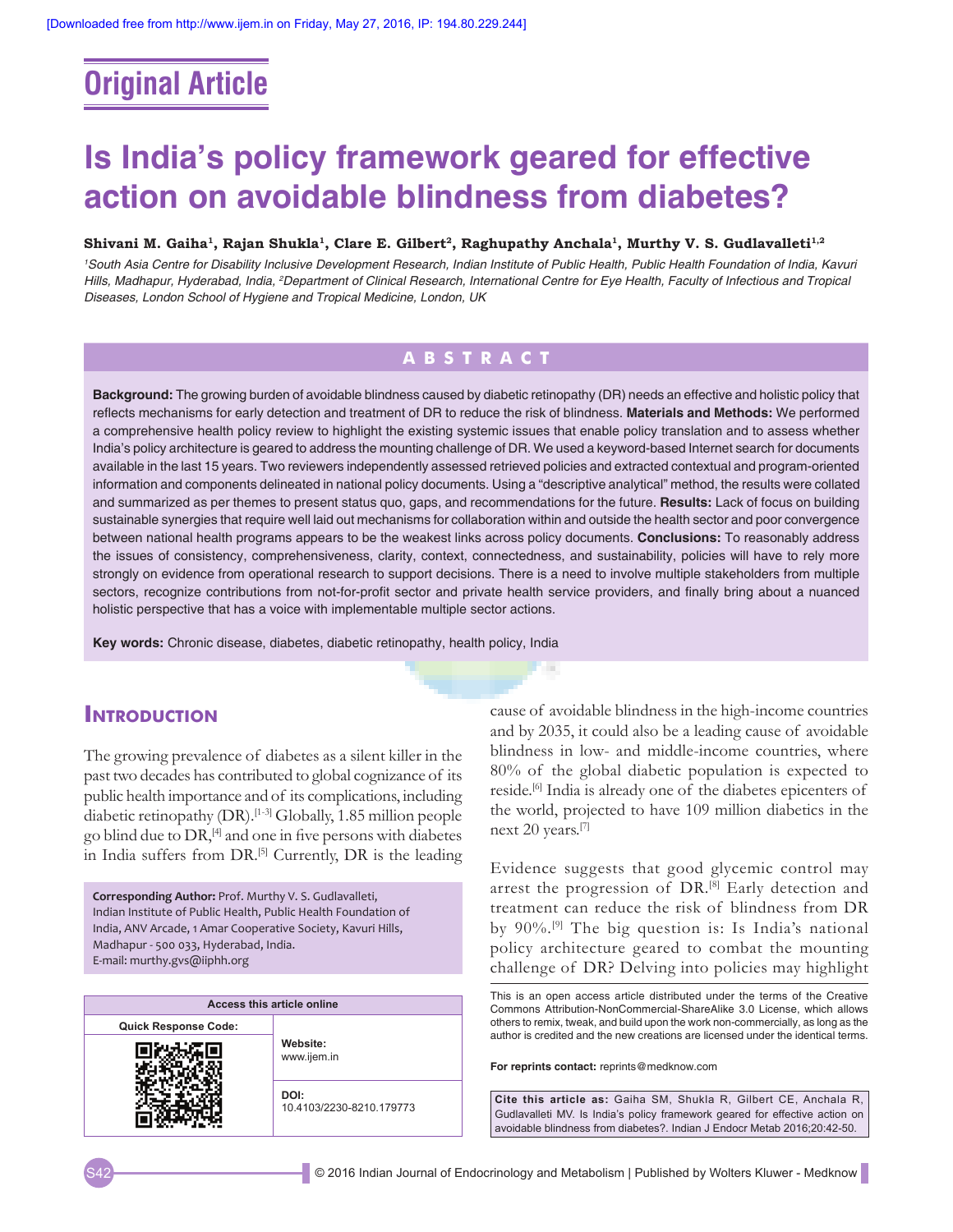existing systems, trajectory of approaches, and levers to advance game-changing actions to tackle blindness due to DR.

# **Materials and Methods**

A desk review was conducted, which involved identification of documents from a keyword-based Internet search. Key officials at administrative Ministry/Institution(s) were consulted to broaden the scope of the review. Two reviewers independently assessed, retrieved policies, and extracted contextual and program-oriented information as per the following:

### **Inclusion criteria**

- Documents/monographs produced and circulars/ notifications issued or ratified in the last 15 years (since 2000) when noncommunicable diseases (NCDs) received global attention from the World Health Organization (WHO)
- Provide "policy," "strategy," "program," "plan," "guidelines," and "working group recommendations" with reference to DR
- Keywords or reference to "DR," "diabetes complication/s," "NCD," "chronic disease," "blindness," "vitreo-retina (VR)," "medical retina," "cardiovascular disease," "modifiable risk factor/s," "lifestyle," "National Blindness Control Programme," "National Programme on Prevention and Control of Cancer, Diabetes, Cardiovascular Diseases and Stroke (NPCDCS)," and "5-year plan (hereafter referred to as nth plan)."

#### **Exclusion criteria**

- Studies (journal articles and gray literature)
- Reports/operational guidelines from national and international private for-profit service providers, Non-Government Organizations(NGO) and hospitals, health clinics, or programs that provide health services
- Evaluation and audit reports (as their focus is on implementation, rather than the policy environment).

Using a "descriptive analytical" method, the results were collated and summarized as per themes to present status quo, gaps, and recommendations for the future.

## **Results**

A total of 50 documents were reviewed (15 global; 35 national) to assess the policy environment for operationalization of quality, diabetic eye care. The following findings suggest that there is scope to strengthen India's approach:

### **Wide angle: The landscape for India's policy vision on diabetic retinopathy**

In a nutshell, national policy priorities to accelerate reduction in DR prevalence are largely reflected in the realm of NCD and blindness prevention, detection, and control.

#### **Early wins: Taking initiative through national programs**

The WHO has led agenda setting and stewardship of global plans and programs for NCD and eye health. India has remained in-step and in some cases preempted World Health Assembly resolutions to confront the range of NCDs and diabetes and eye care [Table 1].

India was the first country in the world to launch a National Programme for Control of Blindness (NPCB) in 1976, before the WHO Programme for the Prevention of Blindness was announced.[10] The National Diabetes Control Programme was rolled out as a pilot (1985–1990) prior to global, landmark resolutions of 1989.[11,12] In 2010, an integrated NPCDCS was approved close on the heels of the WHO Action Plan for Prevention and Control of NCDs in 2008 which called on member states to establish national programs.[1]

## **Principal strategies for comprehensive, diabetic eye care and management**

Structures, systems, and services to tackle DR as per the current policy framework are predominantly extended via the NPCB and NPCDCS in India. The National Rural Health Mission (NRHM) subsumed the NPCB in 18 states when it came into existence.<sup>[13]</sup>

Although it was not an intense part of the original mandate, NRHM, now National Health Mission (NHM) includes the NPCDCS. NPCDCS is currently operational in 152 districts,[14] whereas NPCB is operational across all 640 districts.[11]

Services at each level of care are described below.

#### **Connecting the dots of primary care**

At all Primary Health Centres, Vision Centres are being established and manned by Para-Medical Ophthalmic Assistants (PMOA)/Ophthalmic Officer (PMOO) to screen and maintain Diabetic Registers (trained to work with fundus photographs). Community Health Centres (CHCs) under NPCB focus on early detection through vision testing and refraction, referral, Information Education and Communication (IEC), and involving the community. In 2010–2011, sanction was provided to 7000 CHC and District Hospitals to create NCD Clinics to screen, diagnose, and manage chronic diseases, including complications.<sup>[14]</sup>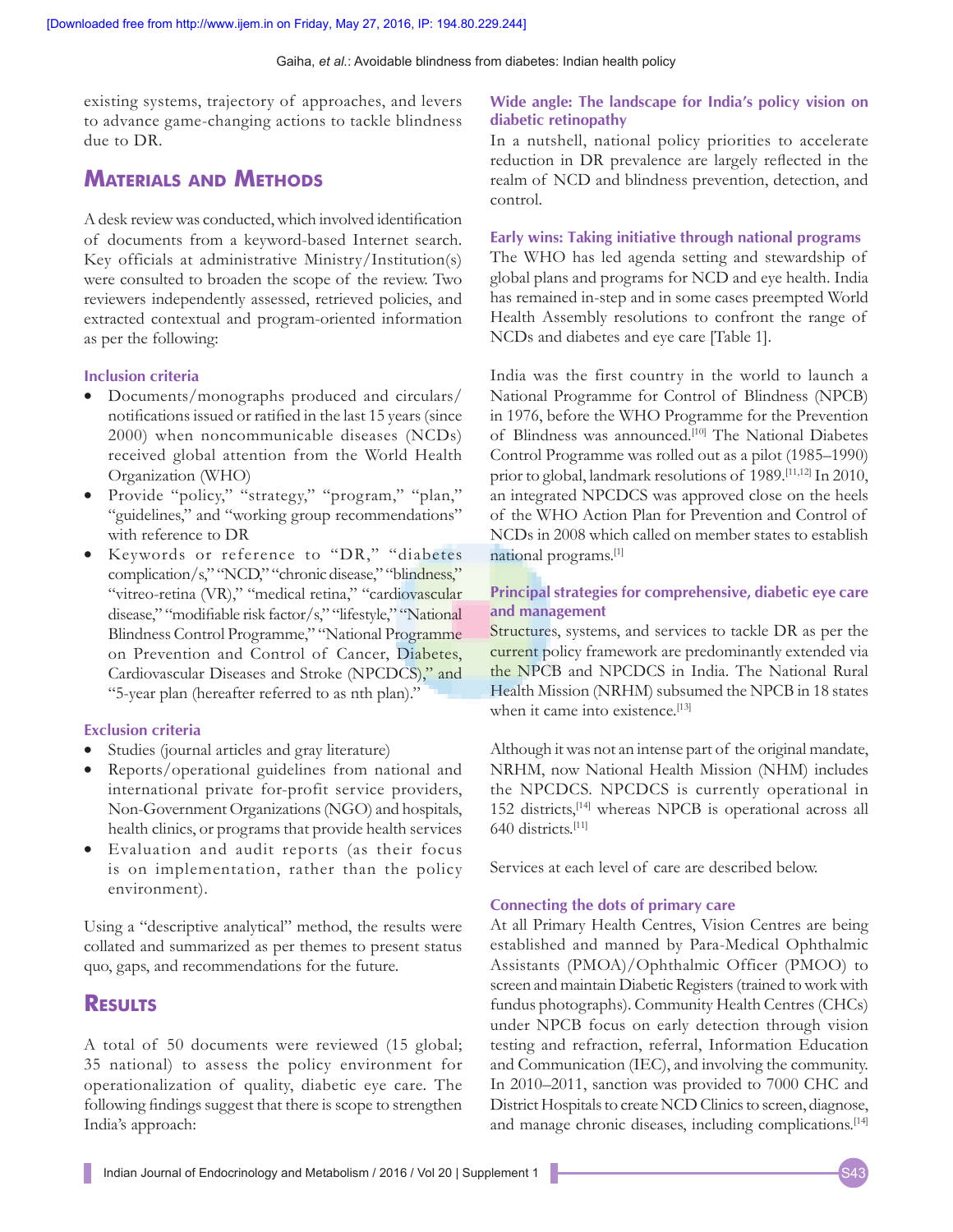|                                                        |          |                                                                                                                  |                                                                                                              | Table 1: Areas for action on DR as reflected in policy documents at the global and national level                                                  |                                                                                                                                                                                                                           |                                                                                                                                                  |
|--------------------------------------------------------|----------|------------------------------------------------------------------------------------------------------------------|--------------------------------------------------------------------------------------------------------------|----------------------------------------------------------------------------------------------------------------------------------------------------|---------------------------------------------------------------------------------------------------------------------------------------------------------------------------------------------------------------------------|--------------------------------------------------------------------------------------------------------------------------------------------------|
| Areas                                                  | Level    | 1970s                                                                                                            | 1980s                                                                                                        | 1990s                                                                                                                                              | 2000s                                                                                                                                                                                                                     | 2010s                                                                                                                                            |
| Health                                                 | Global   | Health for all<br>by 2000<br>Primary health<br>care                                                              | Health promotion<br><b>Healthy cities</b>                                                                    | Intersectoral approach<br>Task-shifting<br>Community participation                                                                                 | Health systems<br>Healthy lifestyle<br>Renewal of primary health<br>care                                                                                                                                                  | Universal health<br>coverage<br>Health systems                                                                                                   |
| Non-<br>communicable<br>diseases                       | Global   |                                                                                                                  | Lifestyle targets<br>World Health<br>Assembly resolution<br>on NCDs                                          | 1st World Health Report<br>on NCDs                                                                                                                 | Minimize risk factors (2000)<br>Life course approach to health<br>Establish national<br>programmes (2008)                                                                                                                 | <b>Integrating NCD</b><br>services into<br>primary health care<br>Health systems<br>strengthening<br>Surveillance and<br>monitoring              |
|                                                        | National |                                                                                                                  |                                                                                                              | 9 <sup>th</sup> plan (1997-2002)-<br>Integrated NCD<br>programme                                                                                   | NPCDCS approved (2010)<br>11 <sup>th</sup> plan (2007-2012)- establish<br>national guidelines for NCDs;<br>holistic systems for NCDs                                                                                      | Integrated and<br>comprehensive<br>interventions (based<br>on pilot results)                                                                     |
| <b>Diabetes</b>                                        | Global   | <b>Expert meetings</b><br>for treatment/<br>technology                                                           | Establish<br>national diabetes<br>programmes<br>(WHA, 1989)                                                  | Diabetes prevention,<br>control and management<br>World Diabetes Day<br>established (1991)                                                         | <b>Diabetes Action Now</b><br>Your eyes and diabetes (2002)<br>Epidemic rates                                                                                                                                             | Pandemic<br>proportions of NCDs                                                                                                                  |
|                                                        | National |                                                                                                                  | 7 <sup>th</sup> plan (1985-90) -<br><b>National Diabetes</b><br><b>Control Programme</b><br>as a pilot       | 8 <sup>th</sup> plan (1992-97)- pilot<br>NDCP under state scheme<br>9th plan (1997-2002)-<br>diabetes is a major public<br>health problem          | 10th plan (2002-2007) - Merge<br>the central sector scheme<br>of pilot diabetes control<br>programmes with central<br>institutions                                                                                        | <b>NPCDCS</b><br>Operational<br>guidelines<br>Revise Indian Public<br><b>Health Standards</b>                                                    |
| Eye care<br>(where DR is<br>mentioned<br>specifically) | Global   | Primary eye care<br><b>WHO Programme</b><br>of Blindness<br>initiated (1978)<br>Establish national<br>programmes | Detection of eye<br>problems and<br>for the Prevention referral algorithms<br>WHA resolution on<br>blindness | The right to sight for the<br>elimination of avoidable<br>blindness<br>(Vision 2020 document<br>underway and 1 <sup>st</sup> Action<br>Plan, 1999) | <b>Global Action Plan</b><br>Joint provision of services with<br>diabetic care<br>World Sight Day (2002).[13]<br>Scale up of Vision 2020 to<br>include DR                                                                 | Universal eye health<br>Eye health workforce<br>Integrating eye<br>health into national<br>health plans and<br>health service<br>delivery (2013) |
|                                                        |          | National National<br>Programme<br>for Control<br>of Blindness<br>established<br>(1976)                           | Focus on traditional<br>eye conditions                                                                       | 9th plan - Include 'other'<br>causes of blindness<br>a.                                                                                            | Adoption of VISION 2020 in<br>2001<br>10th Plan (2002-2007) - NPCB<br>included screening for DR<br>11 <sup>th</sup> Plan (2007-2012) - DR<br>under 'other' eye diseases<br>Proposed Grant-in-aid for DR<br>$(2008).$ [14] | 12 <sup>th</sup> plan (2012-<br>2017) - grant-in-aids,<br>patient eligibility, for<br>overall eye care                                           |

NCDs: Non-communicable diseases, DR: Diabetic retinopathy, NCD: Noncommunicable diseases, WHO: World Health Organization, WHA: World Health Assembly, NDCP: National Diabetes Control Programme, NPCDCS: National Programme on Prevention and Control of Cancer, Diabetes, Cardiovascular Diseases and Stroke, NPCB: National Programme for Control of Blindness

Auxiliary Nurse Midwives (ANMs) and Multi-purpose Health Workers (MPWs) are to support detection and referral for NCDs at Type B sub-centers.[15] Field health workers under NPCB, also conduct house-to-house surveys, awareness generation, and referral.<sup>[16]</sup>

#### **Strengthening secondary eye care**

Traditionally, district hospitals, notified as base hospitals provide eye care through an out-patient department, dedicated ophthalmic operation theater, and a separate eye ward. NCD clinics have been established at identified district hospitals to provide daily emergency care, screening, counseling, and management of diabetes. District hospital upgradation has also been charted, wherein multipurpose Medical Intensive Care and Stroke Units may be built.<sup>[17,18]</sup>

The state/union territories are required to develop a referral protocol for cases from the district hospital to tertiary care.

#### **Transforming tertiary eye care**

Twenty Regional Institutes of Ophthalmology (RIO) provide comprehensive and advanced patient eye care, research, and training at tertiary level.<sup>[19]</sup> Four RIOs specialize in VR and/or medical retina. Strengthening Government Medical colleges to provide specialized tertiary care facilities, resource centers for training and research in NCDs is an aim of the Ministry of Health, Government of India.[15]

**Critical appraisal of policies to support diabetic eye care** For clarity of purpose and to commence impactful action on DR, there is a need for elaboration of components within the health systems response, such as clinical guidelines, information systems, quality assurance, manpower planning, and public awareness generation. Only publications from the last decade included measures that address a combination of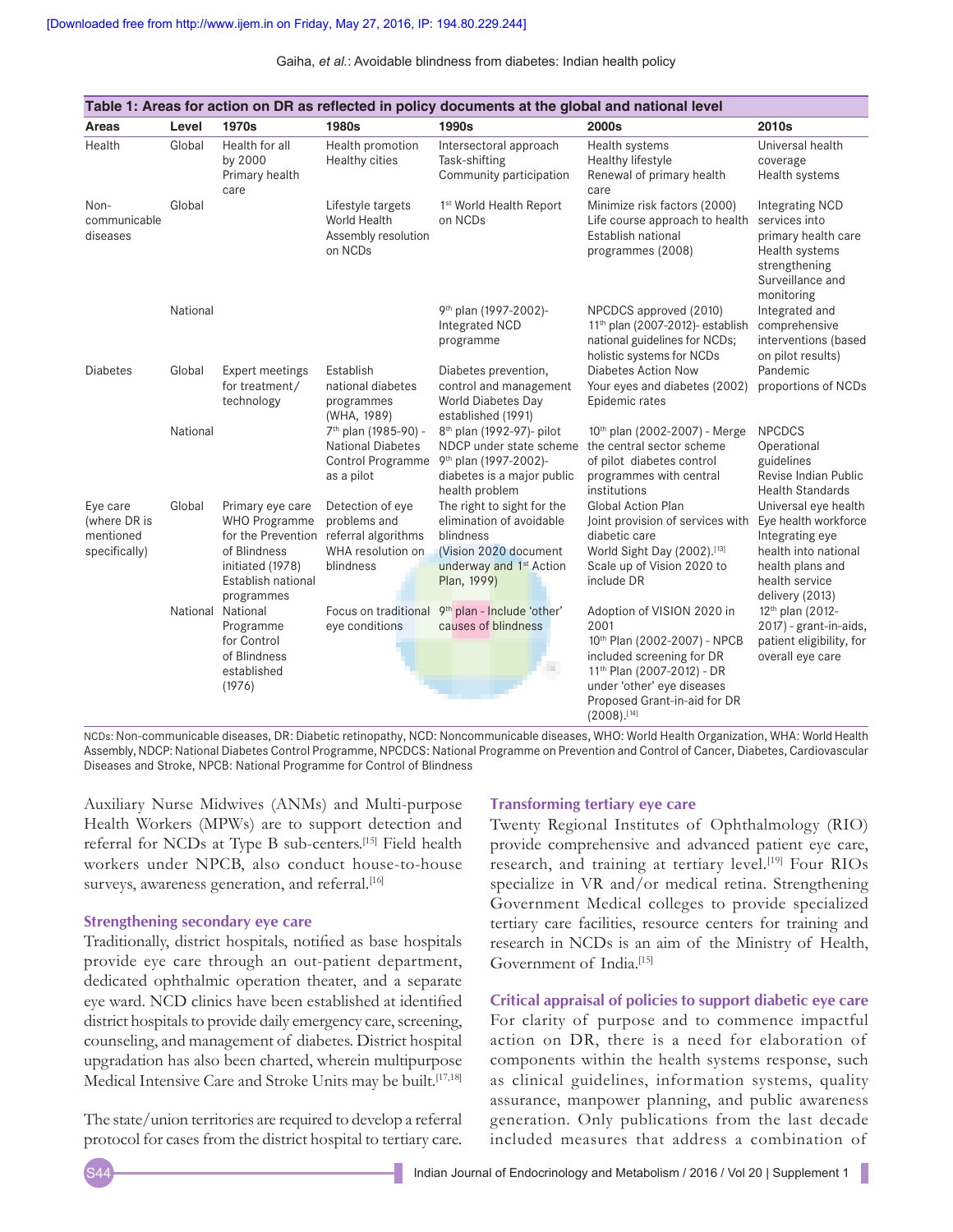program components. Salient features for diabetic eye care were examined across interplay of relevant program components [Table 2].

#### **Integrated service delivery: Shall the twain meet?**

Clear treatment guidelines for DR are required. The NPCDCS provides scope for inclusion of management of DR as a complication. While the WHO-Indian Council of Medical Research has developed guidelines for diabetes, including its complications, they have not been updated or adopted nationally.[20] Neither do they provide details for screening and referral for the treatment of DR. The Vision 2020: Right to Sight initiative in India has recently published a visually-rich manual of clinical guidelines for comprehensive management of DR in India,[21] building on International Council of Ophthalmology guidelines developed in 2008.[22] Both of these are a step in

|                                                | policies     |                  | ness (in at least<br>one policy) | Component Number of % reviewed Comprehensive- Areas for strengthening                                                                                                                                                                                          | <b>Relevant National</b><br><b>Policy reference</b> |
|------------------------------------------------|--------------|------------------|----------------------------------|----------------------------------------------------------------------------------------------------------------------------------------------------------------------------------------------------------------------------------------------------------------|-----------------------------------------------------|
| Clinical<br>guidelines                         | 3            | 0.8              | $\star$                          | Need to be formally adopted<br>Lack recommendations on patient education and advice,                                                                                                                                                                           | $[20-22]$                                           |
| Targets                                        | 1            | 0.03             | $\dagger$                        | prevention, family care and longer-term management<br>DR-related targets absent in most documents<br>(1.2 lakh cases mentioned in 2013)                                                                                                                        | 11                                                  |
| Human<br>resource                              | 10           | 0.3              | $\ddagger$                       | State and district plans lack detail<br>Planning, skills upgradation and training require attention<br>(especially for NCDs)                                                                                                                                   | $[19, 22 - 30]$                                     |
| Health<br>Management<br>Information<br>Systems | 6            | 20               | $\star$                          | Centrally-driven model, with limited feedback mechanisms<br>on reporting formats<br>Emphasis on computerization and standardization, less on<br>types and volumes of information flows or 'who' requires                                                       | [15, 19, 23, 24, 28, 31]                            |
| (HMIS)<br>Monitoring<br>and<br>Evaluation      | 10           | 33.3             | $\star$                          | training<br>Implicit focus on fund and infrastructure utilization and<br>verification of private sector / NGO grants<br>External evaluation by private bodies and project<br>management require detail<br>NCD Cells at all levels expected to plan and review, | [11, 15, 22, 25, 27]<br>29,31-33]                   |
| Convergence                                    | 14           | 46.7             | $\star$                          | including complications<br>NPCDCS guidelines lack mechanisms to build convergence<br>While partners are mentioned the exact role requires detail                                                                                                               | $[11, 17 - 19, 23, 24, 26 -$<br>29, 31, 32, 34, 35] |
| Quality<br>assurance                           | 6            | 20               | $\dagger$                        | Most documents highlight problems in quality of services<br>and medicines; need to establish procedures and step-by-<br>step guides to operationalize the same (revision of Indian<br>Public Health Standards)                                                 | [11, 18, 23, 24, 26, 27]                            |
| Equipment                                      | 6            | 20               | $\star$                          | Training of PMOAs and surgeons as next steps<br>Need to standardize what equipment for Vision Clinics and<br>NCD Clinics may be procured to screen and RIOs for VR                                                                                             | [11, 19, 22, 25, 28, 32]                            |
| Advocacy                                       | 0            | $\boldsymbol{0}$ | $\dagger$                        | surgery<br>No explicitly identified issues for advocacy, but coverage,<br>quality of services, affordable care, convergence, health<br>promotion, and cross-disciplinary research need to be on<br>the agenda                                                  |                                                     |
| Health<br>education                            | 13           | 43               | $\star$                          | A clearly articulated national health promotion and<br>communication strategy for diabetic eye care                                                                                                                                                            | $[11, 14, 15, 17, 22 - 26,$<br>28,29,31,32,36]      |
| <b>Budgetary</b><br>allocation                 | $\mathbf{1}$ | 0.3              | $\star$                          | Additional allocations to support Rs. 18 cr to DR (as 8%<br>of total blindness under recurring expenditure) and<br>Rs. 22.5 cr for VR surgery<br>State Health insurance plan like Aarogyasri cover Retinal<br>procedure                                        | [11, 37]                                            |
| Evidence<br>used                               | 5            | 16               | $\dagger$                        | Majority of documents cite no evidence<br>Surveys and population-based studies of limited scale<br>provide prevalence data on avoidable blindness and NCDs,<br>but not diabetic eye care                                                                       | [15, 23, 25, 28, 29]                                |
| Identification<br>of good<br>practice          | 5            | 16.7             | $\dagger$                        | Integrated NCD services recommended to continuously<br>monitor all diabetics at the primary level (Aravind rural<br>primary eye care centres and LVPEI/ICARE Mudhole<br>experience)<br>Limited information about Kerala. Tamil Nadu and Bihar models           | [17, 23, 24, 31, 38]                                |

\*Basic contours and mechanisms are outlined. † Mention of the word or statement of need. Responsibilities for action are described. NCD: Noncommunicable diseases, NPCDCS: National Programme on Prevention and Control of Cancer, Diabetes, Cardiovascular Diseases and Stroke, DR: Diabetic retinopathy, NGO: Non-Government Organizations, PMOA: Para-Medical Ophthalmic Assistants, RIO: Regional Institutes of Ophthalmology, VR: Vitreo-retina; LVPEI: Lakshmi vara prasad eye institute, ICARE: International centre for advancement of rural eye care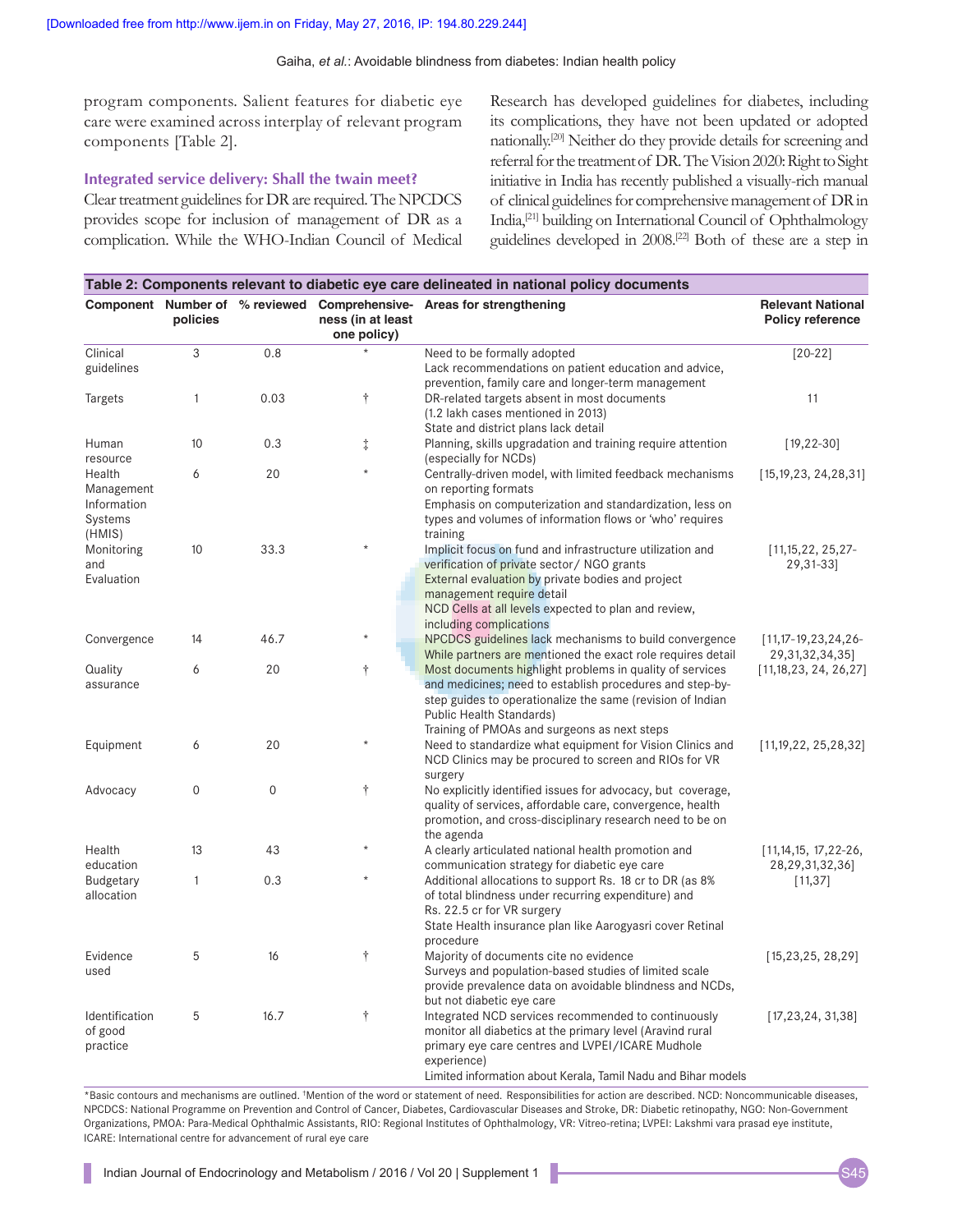the right direction, featuring assessments, equipment, patient education, specialist support, and timing of follow-up, but require to be owned by both ophthalmologists and physicians.

The goal of collaborative care remains to be fully conceptualized and detailed across the primary, secondary, and tertiary levels of care. Better coverage and follow-up rates for DR are achievable only when eye care is provided jointly with diabetic care at the same healthcare facility. However, while the same facility offers eye and NCD services in India, each package under NPCDCS and NPCB is a stand-alone package, without information-sharing or a defined intra-facility or clear inter-facility referral pathway from the ophthalmologist to the physician or the endocrinologist and vice versa. A literature-based mapping of DR-relevant service delivery points and referral linkages are presented [Figure 1].

#### **Human resource management**

Establishing national coordinating mechanisms at health ministries and development of an eye health workforce, including paramedical professionals and community health workers has received global emphasis.[25,26] In India, adequacy and competency of overall human resources for comprehensive eye care is questionable.<sup>[27]</sup> A clear system to plan supply of human resources, particularly for NCDs is



**Figure 1:** Eye care and diabetic care across levels of health service delivery in India

required. While manpower guidelines prescribing minimum requirements have been articulated for contractual doctors and staff,[25,27,28] skills and competencies of various health workforce cadres are lacking.

Affixing responsibilities for DR care is required. For example, CHCs are required to facilitate intensive glycemic control, retinopathy screening, and photocoagulation, but the "when" "how" "by whom" and "where" are not provided. NPCDCS operational guidelines bear only slightly more detail regarding staffing and roles within the NCD Cell as in the National Programme for Health Care of the Elderly.

#### **Capacity building**

Building a cadre for primary eye care, comprising surgeons, nurses, and requiring refresher training for PMOAs/PMOOs, Medical Officers, Accredited Social Health Activist (ASHA), and integrated child development scheme (ICDS) workers and one for NCDs, comprising 32,000 district physicians, nurses, and consultants has been recommended.[15]

Consolidation of curricula from the NHM, NPCB, and the NPDCS is necessary to lend structure to continuing education and skills development programs relevant to DR. Health services research and strengthening existing national and local training institutions on priority (RIOs, medical colleges, and district and sub-district hospitals) may facilitate more effective training programs.

Task-shifting emerges as a strong undercurrent, with training also being suggested for counselors, social workers, practitioners of Indian Systems of Medicine, Registered Medical Practitioners, ANMs, MPWs, and other locally available human resources.[25] Since 2009, efforts to equip the ASHA as a "lay diabetes facilitator" are ongoing, but evidence has not translated into policy directions.[39-41]

#### *Infrastructure and equipment*

There is a shortfall in equipment for the treatment of common eye diseases as well as surgical services.[16] Policy debates highlight challenges in the availability of good screening and diagnostic equipment, need for modern surgical tools and intraoperative patient care, full asepsis at all levels to prevent postoperative infection, and high quality presterilized drugs and surgical consumables.[42]

Guidelines and norms for assistance under NPCB have shown some inconsistencies. For example, fundus cameras are available at Vision Centres in the NGO sector, but there is no mention of the same under relevant documents for grants-in-aid or NRHM Programme Implementation Plan (PIP).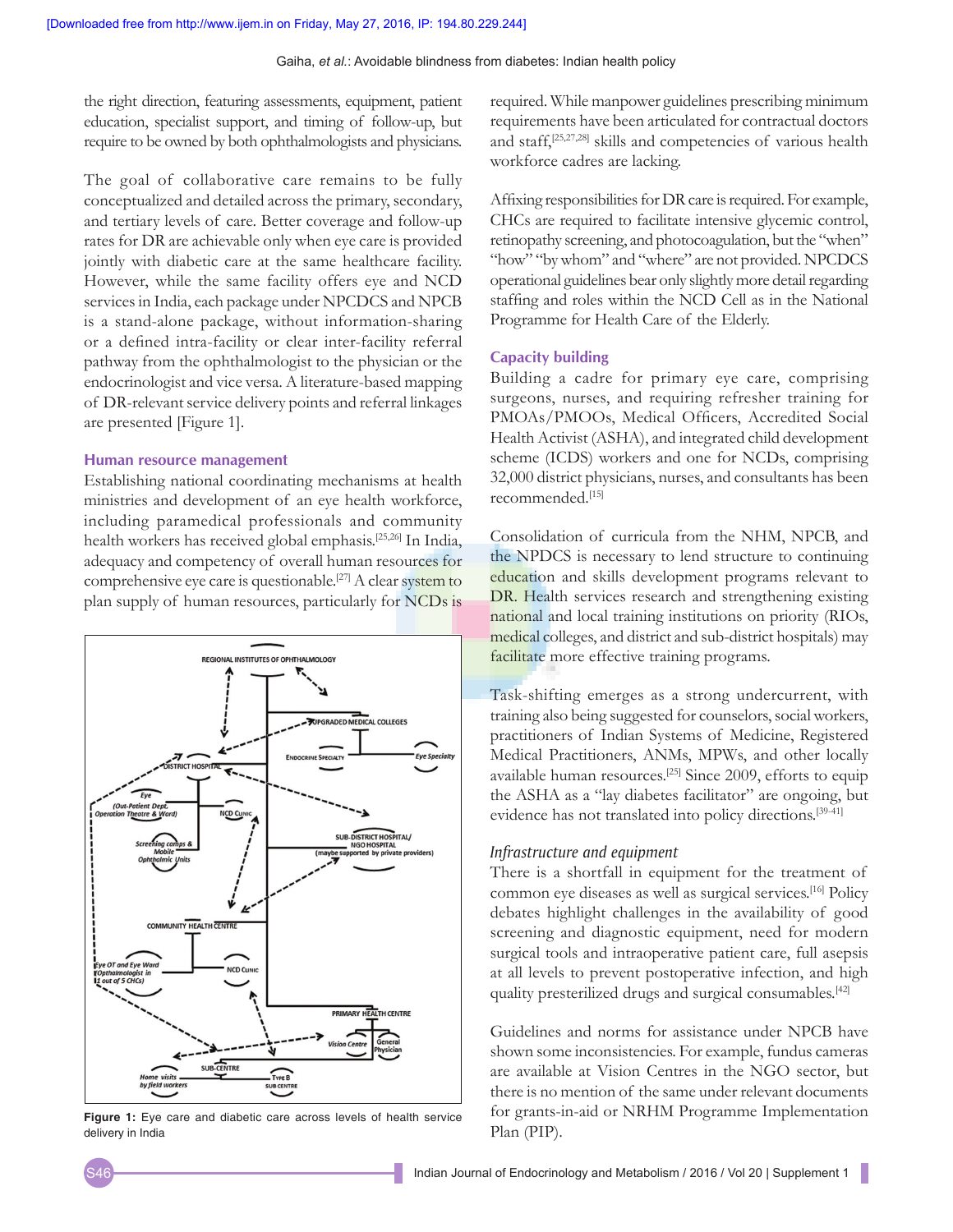### *Real‑time surveillance, health management information systems and monitoring*

Reliable and timely consolidation of information from NPCB and NPCDCS at national, state, and district levels may potentially strengthen planning of DR programs. Global calls to establish monitoring mechanisms and coordinating agencies date back to the World Health Assembly resolution of  $2003$  in eye care,<sup>[43]</sup> through the Moscow Declaration in 2011 for NCDs.<sup>[44]</sup> Risk factors, outcomes, social and economic determinants of health, and health system responses should ideally be surveyed.<sup>[45-47]</sup>

The last two 5-year plan sketch a number of disparate mechanisms, but what would be most useful is to suggest how they may work together [Table 3].

#### **Table 3: Monitoring and surveillance mechanisms mentioned in national policy documents**

| <b>Mechanism</b>                                 | Task                                                                                                                                  |  |  |
|--------------------------------------------------|---------------------------------------------------------------------------------------------------------------------------------------|--|--|
| <b>Integrated Surveillance</b><br>Project (IDSP) | Collect risk factor and morbidity prevalence<br>on NCDs in seven states. No information on<br>mortality, complications or expenditure |  |  |
| Sentinel Surveillance<br>Units                   | Monitor, survey and study ocular morbidity                                                                                            |  |  |
| <b>NCD Cells</b>                                 | Gather data for an epidemiological<br>database on NCDs                                                                                |  |  |
| <b>Technical Resource</b>                        | Provide dedicated oversight and                                                                                                       |  |  |
| Group (TRG)                                      | independent evaluation                                                                                                                |  |  |
| Nutrition monitoring                             | Identify trends and initiate interventions on<br>diabetes                                                                             |  |  |
| Disease Registry                                 | Collect secondary data related to specific<br>diagnosis, condition, or procedure                                                      |  |  |
| Involve medical colleges                         | Operational and evaluation research                                                                                                   |  |  |
| <b>Health Impact Cell</b>                        | Proactively understand the health impact                                                                                              |  |  |
|                                                  | of policies                                                                                                                           |  |  |
| Community-based<br><b>Monitoring Committees</b>  | By Panchayati Raj Institutions (PRI),<br>community based organizations (CBO),<br>voluntary organizations (VO) and NGOs                |  |  |

NCD: Noncommunicable diseases, NGO: Non-Government Organizations

While the NHM is designed to monitor all programs under a single administrative system, its separation of accountabilities (design of the standard formats/software and training of management information system staff at the center, analysis of performance and expenditure by states, and compilation of data and monitoring of performance at the block level) does not provide sufficient tools for information-sharing, joint planning, and coordination or concurrent monitoring.

#### *Promoting outreach activities and public awareness*

The key messages, approaches, and arrangements for IEC are embedded in policies as an overlapping, fluid menu of options [Table 4]. Development of application-oriented strategies, that take a life course approach and tailor different approaches to varied contexts and target groups would further their utility. Vision 2020 has conducted workshops and roundtable meetings to develop an action plan in this realm.[48]

Global policies envision a leadership role for an adequately staffed and funded health promotion unit within the Ministry of Health,[1] but this is yet to be realized via the Central Health Education Bureau or a new National Institute for Health Promotion and Control of Chronic Diseases.<sup>[17]</sup> They may explore inclusion of NCD and blindness control activities into primary health care as aligned to the Moscow Declaration, potentially via Village Health Sanitation and Nutrition Committees and other avenues.

#### *Budgetary allocations*

There is nearly a 6-fold jump in NPCB allocations since the Ninth Plan and close to a 5-fold jump in NPCDCS funding in a short span since 2010–2011 [Figure 2]. NPCDCS funding has increased on account of increasing geographical coverage. As a proportion of the total healthcare budget,

| Key message/                                                          | Approaches                                                      | Intervention partners                                                               | <b>Relevant National</b> |  |
|-----------------------------------------------------------------------|-----------------------------------------------------------------|-------------------------------------------------------------------------------------|--------------------------|--|
| communication goal                                                    |                                                                 |                                                                                     | <b>Policy reference</b>  |  |
| Primary and secondary prevention                                      | Mass media                                                      |                                                                                     | $[28]$                   |  |
| Early diagnosis and prompt<br>treatment of NCDs                       | Learning resource materials                                     |                                                                                     |                          |  |
|                                                                       |                                                                 | Non-formal leaders                                                                  | [23]                     |  |
|                                                                       |                                                                 | PRIs, user groups, and CBO/<br>NGO/VO representatives                               | $[24]$                   |  |
| Increased physical activity                                           | Opportunistic screening at camps                                | Community, school and                                                               | [17]                     |  |
| Avoidance of tobacco and alcohol                                      | Interpersonal communication (IPC)                               | workplace settings                                                                  |                          |  |
| Stress management                                                     | Materials (posters and banners)                                 |                                                                                     |                          |  |
| Knowledge of risk factors                                             | Mass media (radio, television, print media)                     |                                                                                     |                          |  |
| Self-management by patients                                           | Mid-media and locally prevalent folk media                      |                                                                                     |                          |  |
| Prevent risk factors of NCDs and<br>promote healthy life style habits |                                                                 | Peripheral health functionaries<br>and NGOs to lead and PRIs<br>and NGOs to support | 1,15,49                  |  |
| Diabetic Retinopathy - symptoms<br>and control of blood sugar levels  | Posters in multiple languages<br>World Sight Day<br>Newsletter* |                                                                                     | [1, 9, 50]               |  |

\*No issues available online prior to October-December 2011. NCD: Noncommunicable diseases, NGO: Non-Government organizations, PRI: Participatory research initiatives, CBO: Community based organizations, VO: Voluntary organizations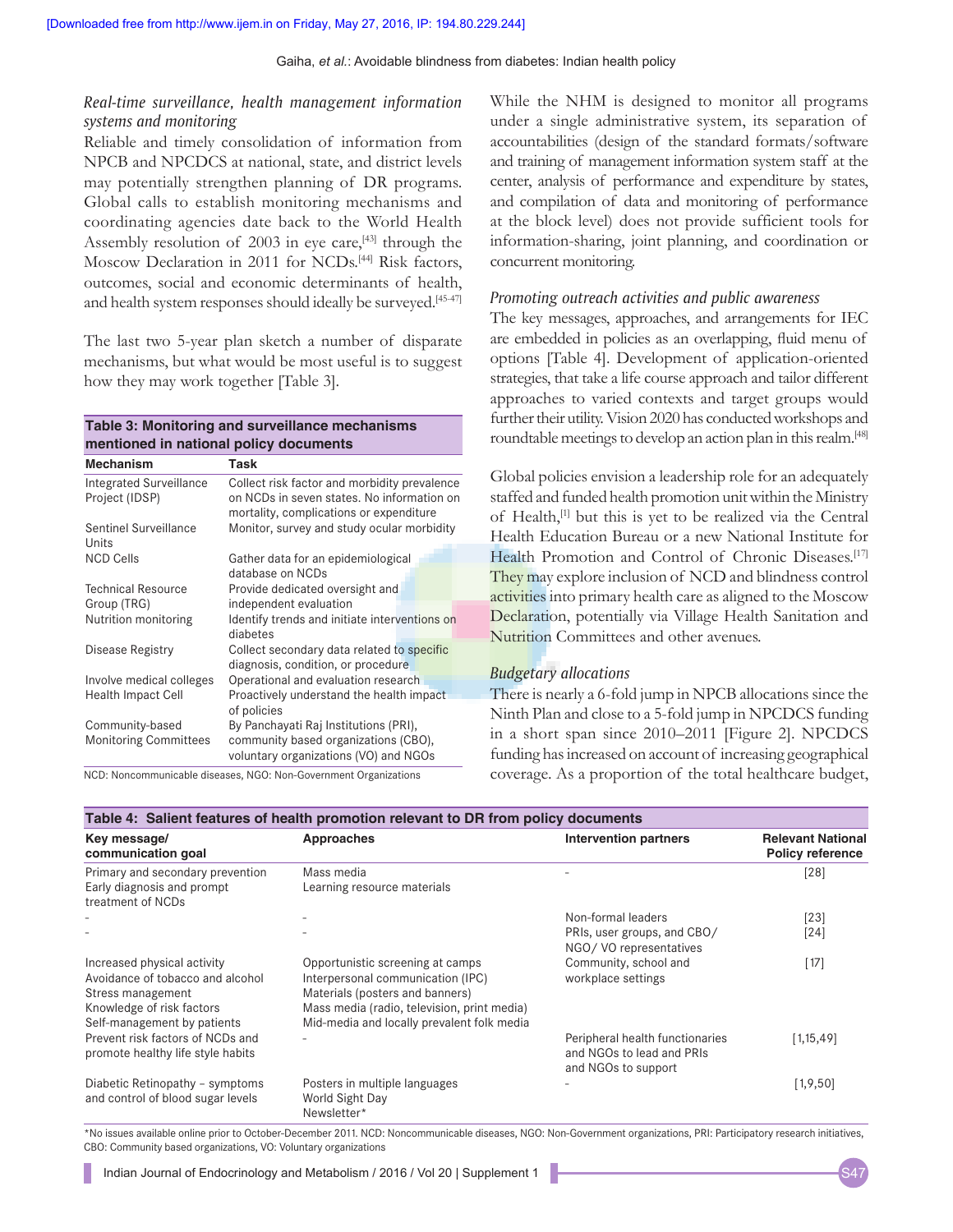the NPCB allocations remain nearly at the same level whereas NPCDCS allocation has doubled.

The Twelfth Plan initiated bold interventions under NPCDCS up to the district level [Table 5]. This confirms the level of commitment accorded to blindness and NCD control activities. Data on the proportion of total outlay on diabetes are not available since the Eleventh Plan, after merger of pilot programs. A limited provision of INR 1500 for DR laser and INR 5000 for VR surgeries has been made. No strategies or incentive mechanisms have been devised for greater uptake of DR services at secondary care facilities. No provisions on financing for vulnerable populations were found.

Changes in the ratio of sharing between the Centre and State Government from 80:20 to 75 in the last two 5-year plan may influence fiscal planning. In addition, from 2013 to 2014, NPCB expenditure falls under the NCD flexi pool, under the recently approved NHM umbrella. The 2015 budget cuts in the health sector, attributed to large unutilized sums may impact these plans.

#### **Interconnectedness with other policies**

Global health resolutions call for strengthening partnerships, with a view to share responsibilities, coordinate for resource



**Figure 2:** Outlays as per Indian 5‑year plans (Indian Rupees in Crores)

| Table 5: Significant budgetary initiatives relevant to DR |  |
|-----------------------------------------------------------|--|
| in the Twelfth Plan                                       |  |

| Area                | <b>Budget</b><br>(in crore INR) | <b>Remarks</b>             |
|---------------------|---------------------------------|----------------------------|
| Health education    | 12                              | Triple the previous amount |
| Target 1.2 lakh     | 18                              | Recurring expenditure      |
| DR cases            |                                 | (8% of total NPCB outlay   |
|                     |                                 | @ Rs. 1,500 per case)      |
| VR surgery for      | 22.5                            | Recurring expenditure      |
| 0.45 lakh cases     |                                 | (3% of total NPCB outlay   |
|                     |                                 | @ Rs. 5,000 per case)      |
| Assistance for RIOs | 30                              | Five times the previous    |
|                     |                                 | amount                     |
| Mobile              | 2506                            | First-time investment      |
| Ophthalmology vans  |                                 |                            |

DR: Diabetic retinopathy, RIO: Regional Institutes of Ophthalmology, VR: Vitreoretina, NPCB: National Programme for Control of Blindness, INR: Indian Rupee

mobilization, advocacy, capacity building, and collaborative research. They highlight the importance of intersectoral policies, regulations, and appropriate measures to minimize the effect of the major risk factors of NCDs. India's plans echo this sentiment. However, the nature and extent of engagement among multiple stakeholders, especially at the state and local level remains to be fleshed out.

Many national policies from nonhealth sectors have an impact on DR, through modification of lifestyle-related risk factors, and the interplay of social determinants of health and built environment for diabetes. Opportunities to incorporate prevention of diabetes, blindness, and visual impairment in schemes for the development of women and children, nutrition, National Urban Renewal Mission, school health programs, transportation, tobacco control, poverty reduction strategies, and relevant socioeconomic policies have been initiated and show promise. Policies must move beyond the usual suspects to apply across sectors, such as agriculture and food safety, finance (pricing and taxation), trade, environment, education, disability, alcohol, youth and sports, and local governance vide Panchayati Raj Institutions, Civil Society Organizations, and self-help groups.

## **The fine print: Policy commitments of direct relevance to diabetic retinopathy**

Only a handful of national documents, out of the 35 reviewed, bear details for public health action on DR care and management.<sup>[11,15,19,24,25]</sup> The Ninth Plan (1997–2002), issued while "VISION 2020" was being prepared, was the first to call for inclusion of other causes of blindness. The Tenth Plan squarely stated that NPCB would tackle DR, following Vision 2020's inclusion of it as a priority eye condition.[9] The plan provided for screening of diabetics for retinopathy estimated the prevalence of DR at 20% among diabetics. Prior to the Tenth Plan, it appears that strategies for reduction in the prevalence of cancer were given greater priority vis-à-vis other NCDs.

Budgetary guidelines relevant to DR were developed by NPCB from 2008 onward. Recurring grant-in-aid sums were established for complete treatment of DR by voluntary organizations, NGOs, or private practitioners in fixed facilities and for VR surgery.[27] Patient eligibility, evidence, maintaining a DR register and submission of monthly reports on cases screened, treated, and operated in prescribed formats, and payments are mentioned, but without details.

For nonrecurring grant-in-aid for the development of mobile ophthalmic units with tele-ophthalmic network and fixed tele‑models (up to maximum of INR 0.6 million), at least one eye surgeon in the base hospital is required to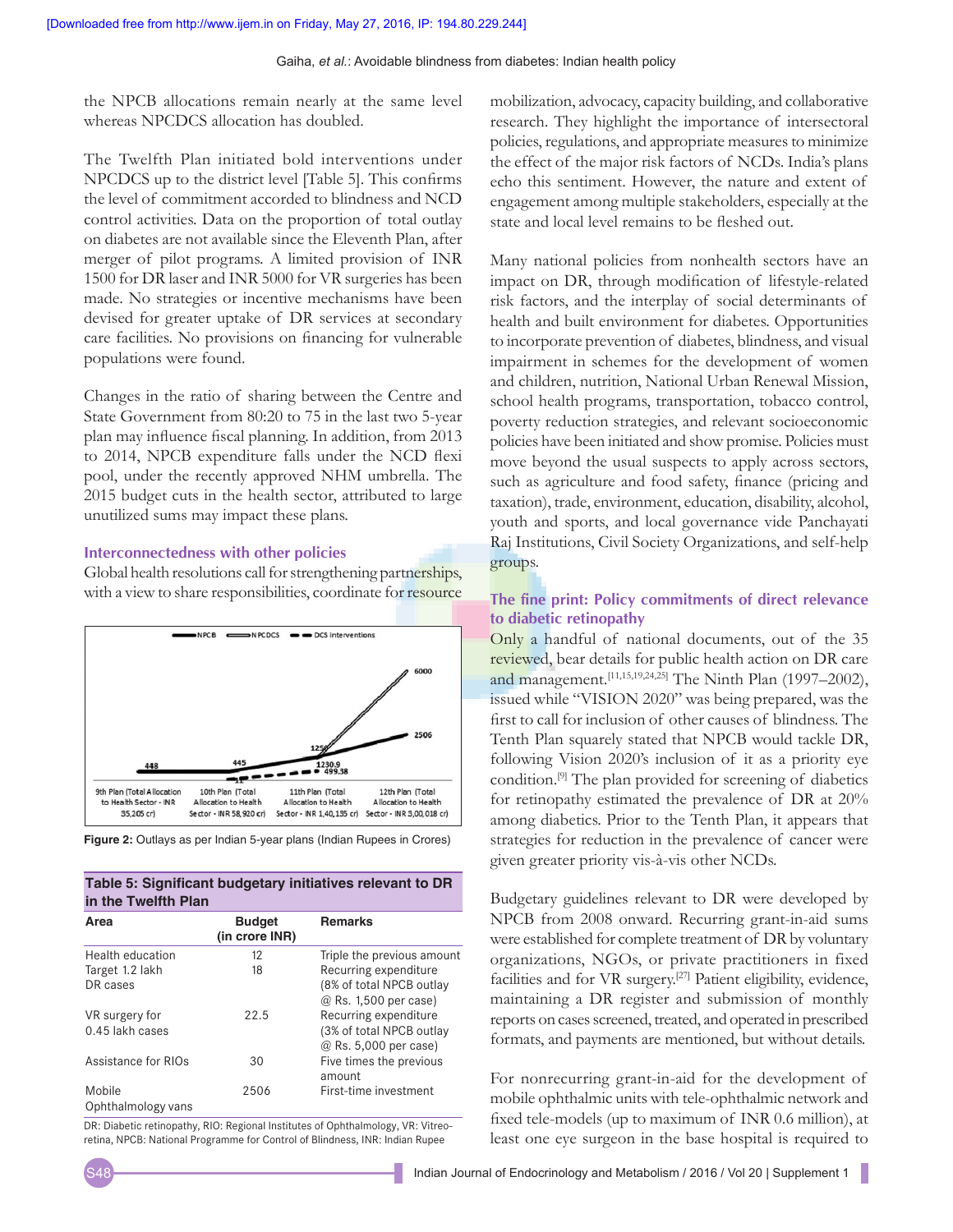be experienced in DR. Currently, the PIP for 2013–2014 includes active DR screening of the population above 50 years at eye camps and transportation of operable cases to care facilities.

# **CONCLUSION**

The policy literature is unanimous on the importance of strengthening functional linkages among primary, secondary, and tertiary care centers for integrated treatment of diabetes mellitus, hypertension, and heart disease. However, "universal eye health" as a backdrop for the systems' response and governance structures suggests that there are many ways to significantly improve early detection, treatment, and management of DR in India.

Recommendations of the World Health Report in 2008 on primary health care sought to breathe life into the aims of the Alma Ata Declaration, translating public policy for health systems strengthening and governance at the lowest level. India's policies have begun to shape a stronger primary eye care infrastructure and cadre, such that patients with simple eye conditions do not require to access services at secondary or tertiary hospitals.

A lack of focus on building sustainable synergies and sketchy details appear to be the weakest links across policy documents. Many of them lack the "how to" mechanisms for collaboration within the health sector and with other sectors. Operational research is required to identify mechanisms of convergence between NPCDCS and NPCB programme activities. To reasonably address the issues of consistency, comprehensiveness, clarity, context, connectedness, and sustainability, policies will have to rely more on evidence to support decisions and present essential actions. Current policies also need to expand their view of contributions by the not-for-profit sector and private health service providers to holistically address the situation. At the moment, limited innovations and voices are reflected.

There is a growing recognition of the need for multi-sectoral actions, if the commitment to tackle DR is to be adequately reflected in the policy realm. This is evident from reflections on policy formulation processes through working group notes and active revisions in the last decade. This is, especially crucial as the key tasks to prevent and control DR include improving dietary intake, reducing high levels of stress and lack of physical activity, as well as managing rapid urbanization and concomitant lifestyle change. As Vision 2020 is less than 5 years away, it is these factors and a responsive, nuanced policy architecture that may pave the way for vital change.

#### **Acknowledgment**

The study was supported by a grant from the Queen Elizabeth Diamond Jubilee Trust, London, UK.

#### **Financial support and sponsorship**

Queen Elizabeth Diamond Jubilee Trust.

#### **Conflicts of interest**

There are no conflicts of interest.

## **References**

- 1. World Health Organization. 2008-2013 Action Plan for the Global Strategy for the Prevention and Control of Non communicable Diseases. Geneva: World Health Organization; 2008.
- 2. World Health Organization and International Diabetes Federation. Diabetes Action Now: An Initiative of the World Health Organization and International Diabetes Federation. Geneva: World Health Organization; 2004.
- 3. Vinicor F. Is diabetes a public-health disorder? Diabetes Care 1994;17 Suppl 1:22-7.
- 4. World Health Organization. Prevention of Blindness from Diabetes Mellitus: Report of a WHO Consultation in Geneva, Switzerland (9-11 November, 2005); 2006.
- 5. Raman R, Rani PK, Reddi Rachepalle S, Gnanamoorthy P, Uthra S, Kumaramanickavel G, *et al.* Prevalence of diabetic retinopathy in India: Sankara Nethralaya Diabetic retinopathy epidemiology and molecular genetics study report 2. Ophthalmology 2009;116:311-8.
- 6. International Diabetes Federation (IDF). IDF World Atlas The Global Burden. 5<sup>th</sup> ed. 2011. Available from: http://www.idf.org/ diabetesatlas/5e/the-global-burden. [Last accessed on 2014 Aug 12].
- 7. International Diabetes Federation (IDF). IDF World Diabetes Atlas.  $6<sup>th</sup>$  ed. 2013. Available from: http://www.idf.org/diabetesatlas. [Last accessed on 2014 Aug 12].
- 8. World Health Organization. Universal Eye Health: A Global Action Plan 2014-2019. Geneva: World Health Organization; 2013.
- 9. World Health Organization. Vision 2020: The Right to Sight: Global Initiative for the Elimination of Avoidable Blindness – Action Plan 2006-2011. Geneva: World Health Organization; 2007.
- 10. Resnikoff S, Pararajasegaram R. Blindness prevention programmes: Past, present, and future. Bull World Health Organ 2001;79:222-6.
- 11. Ministry of Health and Family Welfare (Blindness Section). National Programme on Control of Blindness Submission of Programme Implementation Plan for the Year 2013-14. No.G.20014/2/2013-BC dated 15 May, 2013.
- 12. King H. Diabetes and the World Health Organization. Progress towards prevention and control. Diabetes Care 1993;16:387-90.
- 13. Jose R. Present status of the National Programme for Control of Blindness in India. Community Eye Health J 2008;21:S104.
- 14. Ministry of Health and Family Welfare, Government of India, National Health Policy, 2002.
- 15. Directorate General of Health Services, Ministry of Health and Family Welfare, Government of India, National Programme for Prevention and Control of Cancer, Diabetes, CVD And Stroke (NPCDCS): Operational Guidelines, 2010-11.
- 16. Directorate General of Health Services, Ministry of Health and Family Welfare, Government of India. Indian Public Health Standards (IPHS) Guidelines for Community Health Centres - Revised; 2012.
- 17. Planning Commission, Government of India, Report of the Steering Committee on Health for the Twelfth Five Year Plan; 2012.
- 18. Planning Commission, Government of India, Twelfth Five-Year Plan (2012-2017); 2013.